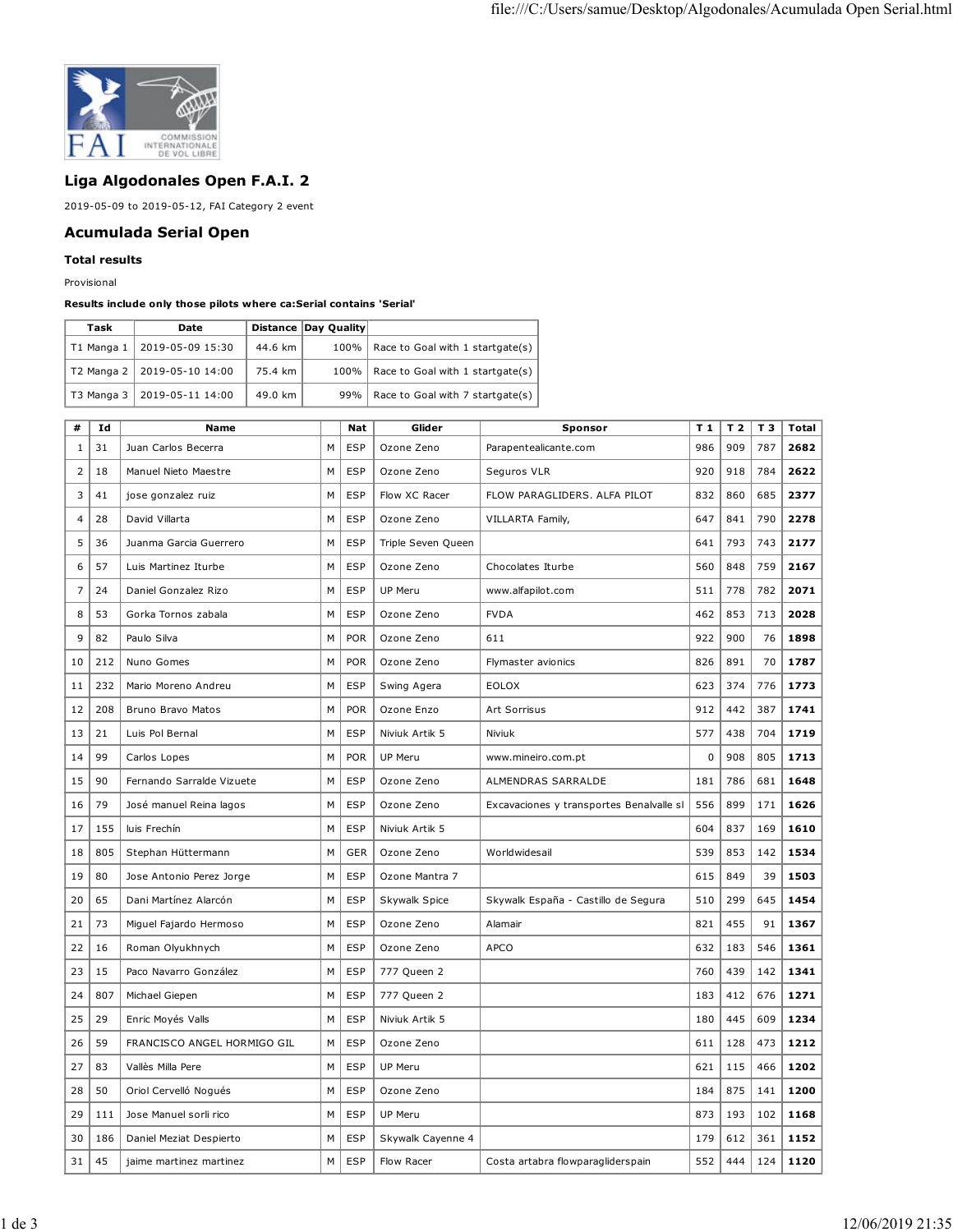| #  | Id  | <b>Name</b>                       |   | Nat        | Glider            | Sponsor                             | T 1 | T <sub>2</sub> | T 3         | Total |
|----|-----|-----------------------------------|---|------------|-------------------|-------------------------------------|-----|----------------|-------------|-------|
| 32 | 66  | Maite Moreno Benito               | F | <b>ESP</b> | Ozone Zeno        |                                     | 631 | 441            | 39          | 1111  |
| 33 | 802 | PEDRO GARCIA AVILES               | M | <b>ESP</b> | UP Meru           |                                     | 614 | 445            | 39          | 1098  |
| 34 | 803 | Daniel Vergara Bravo              | M | <b>ESP</b> | Flow xc Racer     |                                     | 606 | 448            | 39          | 1093  |
| 35 | 47  | Federico Núñez Alcón              | М | <b>ESP</b> | Ozone Zeno        | Zahe.ropa                           | 817 | 236            | 39          | 1092  |
| 36 | 814 | Rob Mansley                       | M |            | Gin Bonanza       |                                     | 209 | 179            | 674         | 1062  |
| 37 | 815 | Benjamin Silva Cevas              | М |            | Ozone mantra7     |                                     | 111 | 130            | 772         | 1013  |
| 38 | 101 | Antonio Ramos Moyano              | М | <b>ESP</b> | Skywalk Cayenne 5 | T.royo arilla, tenapark, iparapente | 288 | 218            | 487         | 993   |
| 39 | 614 | Julian Molina                     | М | ARG        | Ozone Mantra 6    | Caribbean Free Flying               | 180 | 390            | 414         | 984   |
| 40 | 156 | Jaume Font Ferrer                 | М | <b>ESP</b> | Ozone Rush 4      | <b>HAPPY FLY Tenerife</b>           | 784 | 109            | 39          | 932   |
| 41 | 754 | Jan Hooyberghs                    | М | BEL        | Mac Para Elan 2   | AL INMO Algodonales Inmobiliario    | 192 | 135            | 581         | 908   |
| 42 | 52  | Chechu Martinez Rojano            | М | <b>ESP</b> | Ozone Delta 3     | RODEO STAR_FGT                      | 279 | 411            | 178         | 868   |
| 43 | 129 | Roberto Hijón Neira               | М | <b>ESP</b> | Flow Xc Racer     | SIENTETELIBRE                       | 630 | 130            | 107         | 867   |
| 44 | 97  | Alvaro Castellano Molina          | М | <b>ESP</b> | Ozone Zeno        | YOMISMO                             | 533 | 141            | 147         | 821   |
| 45 | 806 | Josu Gisasola                     | M | <b>ESP</b> | Skywalk Cayenne 5 | EAKF/FVDA - Sosola Baserria         | 254 | 460            | 90          | 804   |
| 46 | 19  | Edmund Benjamin Kendall           | М | <b>ESP</b> | Ozone Zeno        | <b>Warren Films</b>                 | 547 | 128            | 114         | 789   |
| 47 | 42  | Francisco Alcalá Molina           | М | <b>ESP</b> | Ozone Zeno        | sebasfly.com                        | 533 | 184            | 39          | 756   |
| 48 | 811 | Evgeniya Belova                   | F | <b>RUS</b> | Ozone Mantra 6    |                                     | 224 | 464            | 51          | 739   |
| 49 | 46  | Nani Pons                         | М | <b>ESP</b> | Niviuk Artik 5    |                                     | 600 | 115            | $\mathbf 0$ | 715   |
| 50 | 69  | Eduardo Lindo Mimoso              | М | <b>ESP</b> | Ozone Mantra 7    |                                     | 402 | 208            | 78          | 688   |
| 51 | 159 | Rodrigo Pleguezuelos Gómez        | М | <b>ESP</b> | Nova Mentor 5     | MyCris - Granaltura.es              | 241 | 313            | 127         | 681   |
| 52 | 247 | Jürgen Bott                       | М | <b>ESP</b> | Macpara Eden 7    | Aire y Vuelo                        | 186 | 448            | 39          | 673   |
| 53 | 179 | Carlos Palacios Aguedo            | М | <b>ESP</b> | Flow Xc Racer     | Aerofly                             | 640 | 27             | $\mathbf 0$ | 667   |
| 54 | 756 | Rika de Kam                       | F | <b>BEL</b> | Mac Para Elan 3   | AL INMO Algodonales Inmobiliario    | 210 | 194            | 221         | 625   |
| 55 | 87  | Robinson Altieri Sánchez          | M | <b>ESP</b> | Ozone Zeno        |                                     | 249 | 210            | 143         | 602   |
| 56 | 96  | Mateu Bendicho                    | M | <b>ESP</b> | Ozone Zeno        |                                     | 263 | 299            | 39          | 601   |
| 57 | 168 | JESUS MUELAS ESCAMILLA            | М | <b>ESP</b> | Nova Sector       |                                     | 54  | 451            | 79          | 584   |
| 58 | 49  | Jorge Rodriguez Gomez             | М | <b>ESP</b> | Mac Para          | Licor Café                          | 289 | 264            | 0           | 553   |
| 59 | 20  | Andres francisco SANCHEZ MARTINEZ | М | <b>ESP</b> | Axis Venus SC     | aerofly.es                          | 109 | 438            | 0           | 547   |
| 60 | 804 | Rui alberto Capucho ferreira      | M | <b>POR</b> | Gin Bonanza       | Remax class José Dias               | 110 | 372            | 0           | 482   |
| 61 | 146 | javier gomez de segura            | м | <b>ESP</b> | Ozone Swift 4     |                                     | 183 | 294            | 0           | 477   |
| 62 | 126 | Manuel Benitez Fraysse            | М | <b>ESP</b> | Ozone Delta 3     |                                     | 182 | 143            | 133         | 458   |
| 63 | 812 | Carlos Silva                      | М | <b>POR</b> | U turn Passion    |                                     | 187 | 263            | 0           | 450   |
| 64 | 198 | Luis Felipe Tudela Masip          | М | <b>ESP</b> | Ozone Delta 3     |                                     | 182 | 222            | 39          | 443   |
| 65 | 204 | Fabián Déniz Quintana             | М | <b>ESP</b> | Ozone Mantra 6    |                                     | 96  | 229            | 83          | 408   |
| 66 | 44  | Joseba Sobrón Mendibil            | М | <b>ESP</b> | Niviuk Peak 3     | E.S.C.A.N.P.A                       | 171 | 123            | 101         | 395   |
| 67 | 210 | Francisco Arenas Hernando         | М | ESP        | Advance Omega 9   | no                                  | 205 | 139            | 39          | 383   |
| 68 | 809 | Dirk De Troch                     | М | <b>BEL</b> | Advance Sigma 10  |                                     | 109 | 224            | 39          | 372   |
| 69 | 245 | Gadi Wolff                        | М | <b>ESP</b> | <b>BGD Cure</b>   |                                     | 180 | 61             | 130         | 371   |
| 70 | 241 | Patrice Mollie                    | М | <b>FRA</b> | Advance Iota      | My wife                             | 252 | 111            | 0           | 363   |
| 71 | 264 | silvia ventura                    | F | <b>POR</b> | Nova Triton 2     |                                     | 179 | 118            | 39          | 336   |
| 72 | 207 | Azahara Velasco Nevado            | F | <b>ESP</b> | Niviuk Artik 5    | ☀️                                  | 180 | 114            | 39          | 333   |
| 73 | 366 | Jose M P Gonçalves                | М | <b>POR</b> | Ozone Delta 3     |                                     | 110 | 179            | 39          | 328   |
| 74 | 213 | Miguel Angel Velasco Fernández    | М | <b>ESP</b> | Niviuk Artik 4    |                                     | 205 | 119            | 0           | 324   |
| 75 | 800 | Hans-Dieter Keckstein             | М | <b>ESP</b> | Niviuk Artik 5    |                                     | 109 | 141            | 70          | 320   |
| 76 | 70  | German Cabrera                    | M | ESP        | Skywalk Cayenne 5 |                                     | 109 | 165            | 39          | 313   |
| 77 | 162 | Andrés Herrero Martínez           | М | <b>ESP</b> | Advance Sigma 10  | kasana.es                           | 54  | 86             | 142         | 282   |